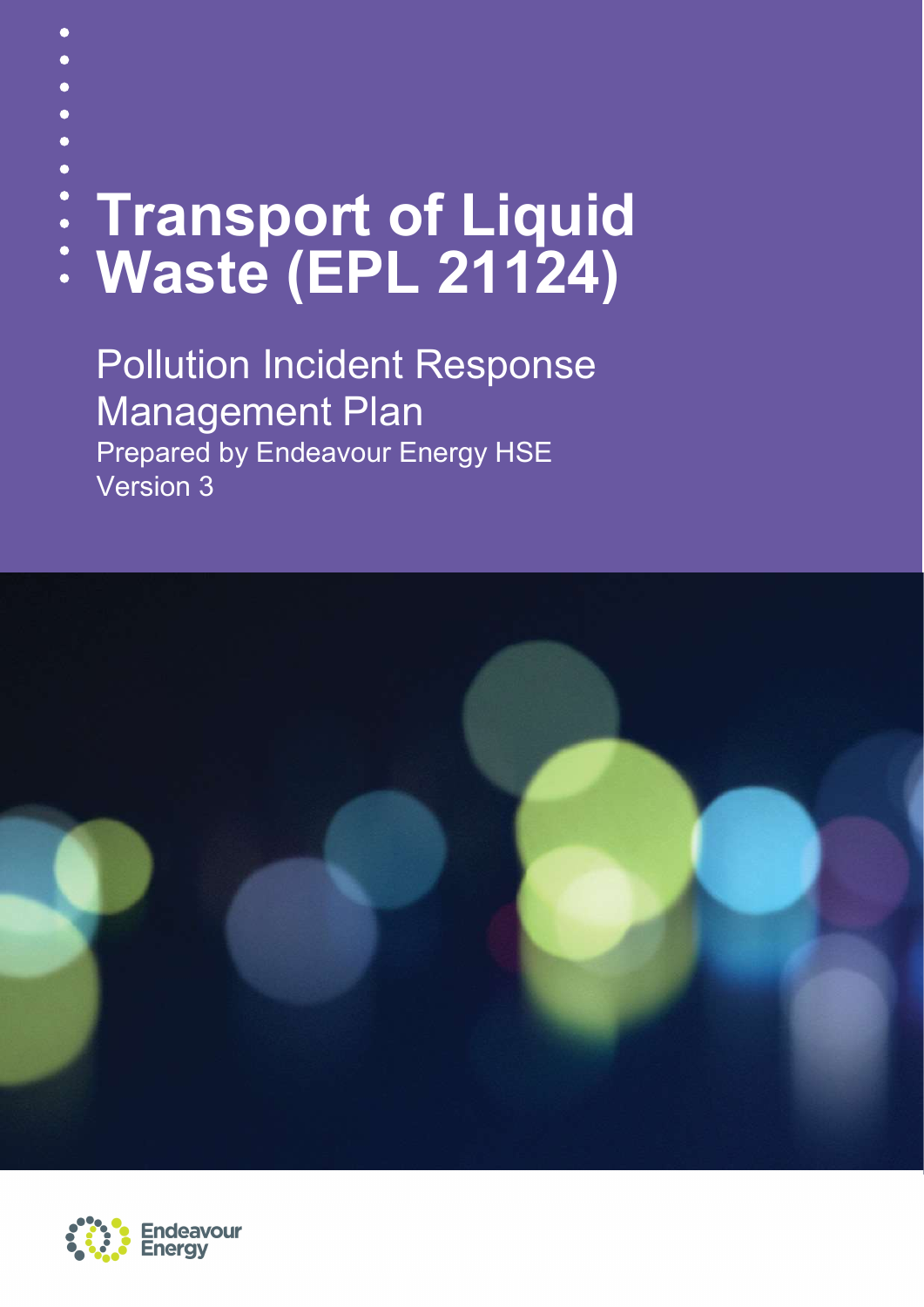- $\bullet$
- $\bullet$
- $\bullet$
- $\bullet$
- 
- $\bullet$
- $\bullet$
- $\bullet$
- $\bullet$
- 
- $\bullet$
- 
- ◠
- $\bullet$
- $\bullet$
- $\blacksquare$
- $\bullet$
- $\bullet$
- 
- 
- **Version Control**  $\bullet$

| Version Date   |                   | <b>Changes</b>                                |
|----------------|-------------------|-----------------------------------------------|
| 1              | 19 September 2018 | <b>First version</b>                          |
| $\overline{2}$ | 12 June 2019      | Template and internal contact details updated |
| 3              | 127 October 2021  | Internal contact details updated              |

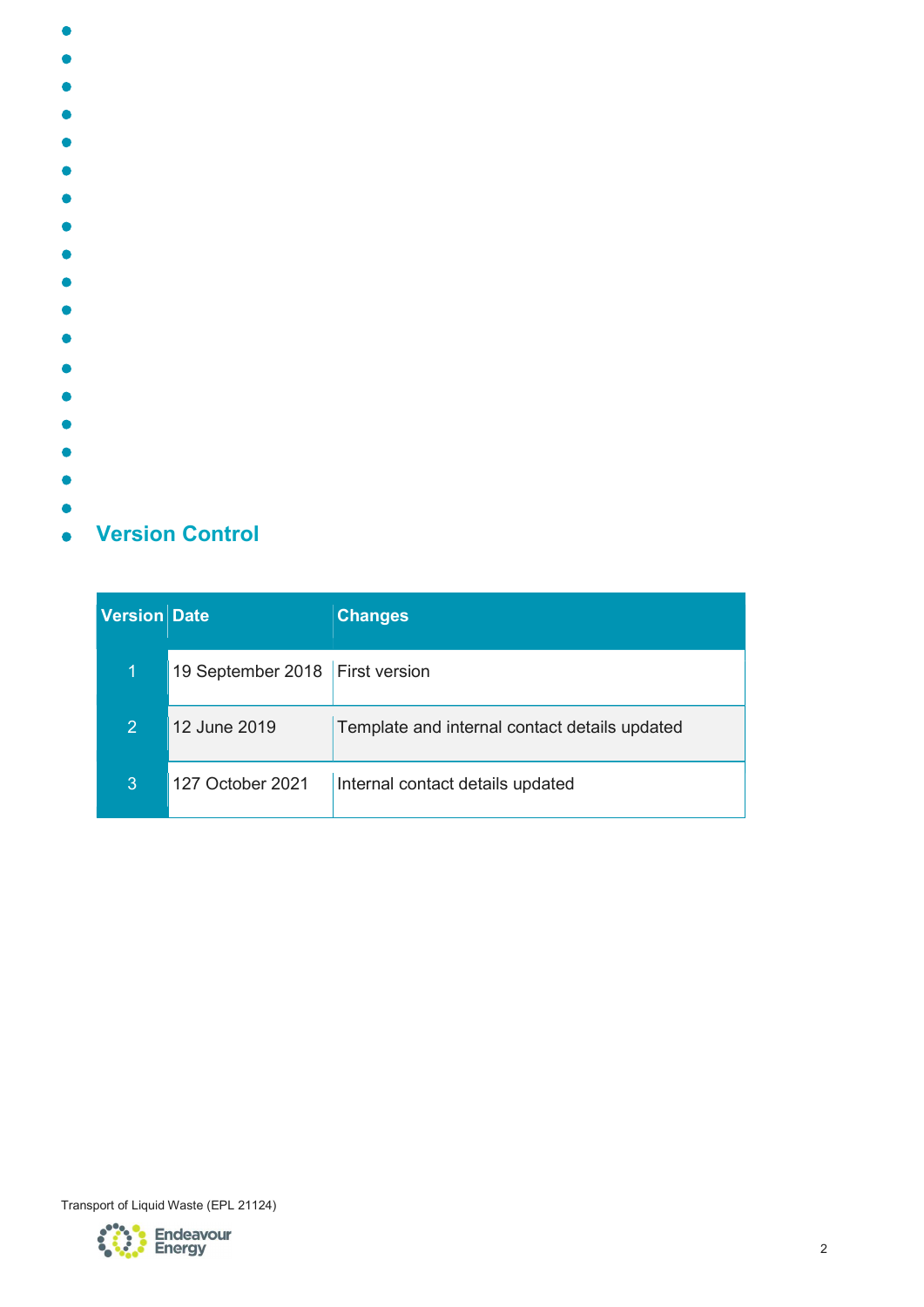- $\bullet$
- $\bullet$
- $\bullet$
- 
- $\bullet$
- $\bullet$ Transport of Liquid Waste
- $\bullet$ EPL 21124 PIRMP

| <b>COMPANY DETAILS</b>                          |                                                                                                                                                                                                                                                                                                         |  |
|-------------------------------------------------|---------------------------------------------------------------------------------------------------------------------------------------------------------------------------------------------------------------------------------------------------------------------------------------------------------|--|
| Name of transport company                       | Endeavour Energy Network Operator Partnership (Endeavour<br>Energy)                                                                                                                                                                                                                                     |  |
| <b>ABN</b>                                      | 11 247 365 823                                                                                                                                                                                                                                                                                          |  |
| <b>Postal address</b>                           | PO Box 811, Seven Hills, NSW, 1730                                                                                                                                                                                                                                                                      |  |
| <b>Regional garaging site</b><br>addresses      | <b>South:</b> Springhill Field Service Centre, 191-195 Five Island<br>Road, Unanderra NSW 2526)<br><b>Central: Narellan Field Service Centre, 17 McPherson Road,</b><br>Smeaton Grange NSW 2567<br><b>Northern: Mount Druitt Transmission Substation, 69 Kurrajong</b><br>Road, North St Marys NSW 2760 |  |
| <b>Environment protection</b><br>licence number | 21124                                                                                                                                                                                                                                                                                                   |  |
| <b>Contact details</b>                          | General Enquiries- 133 718<br>Emergencies- 131 003                                                                                                                                                                                                                                                      |  |

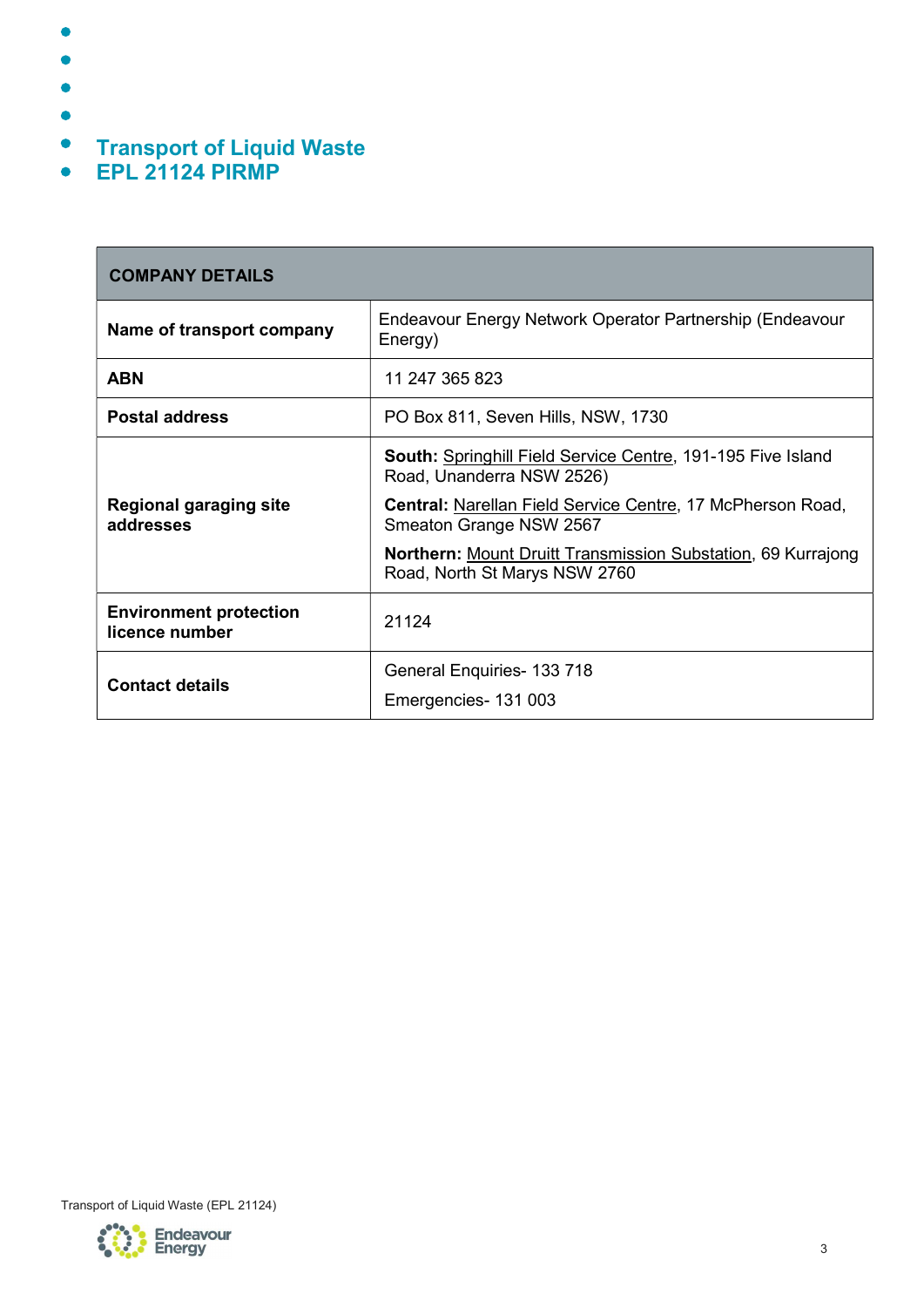- $\bullet$
- $\bullet$
- $\bullet$
- 
- $\bullet$
- $\bullet$ Transport of Liquid Waste
- $\bullet$ EPL 21124 PIRMP

| <b>KEY PERSONEL CONTACT DETAILS</b>                                                               |                                                                                                                                                                                                                                                                                |  |
|---------------------------------------------------------------------------------------------------|--------------------------------------------------------------------------------------------------------------------------------------------------------------------------------------------------------------------------------------------------------------------------------|--|
|                                                                                                   | <b>Position: Endeavour Energy</b>                                                                                                                                                                                                                                              |  |
| <b>Company or business</b><br>contact details                                                     | <b>Business hours contact number: 133 718</b>                                                                                                                                                                                                                                  |  |
|                                                                                                   | After hours contact number: 131 003                                                                                                                                                                                                                                            |  |
| <b>Company website details</b>                                                                    | www.endeavourenergy.com.au                                                                                                                                                                                                                                                     |  |
| Individuals responsible for<br>activating the plan                                                | Vehicle drivers will respond to the spill by following the<br>Endeavour Energy spill response procedure on the following<br>page and as detailed in Endeavour Energy's Environmental<br>Management Standard 'EMS0008 Environmental incident<br>response and management'.       |  |
|                                                                                                   | The Environmental Business Partner for the relevant region will<br>activate the remaining components of the incident plan.                                                                                                                                                     |  |
| Individuals responsible to<br>notify relevant authorities<br>under Section 148 of the POEO<br>Act | In accordance with EMS0008 Environmental incident response<br>and management, notifications to the relevant authorities will be<br>undertaken by the Environmental Services Manager.                                                                                           |  |
| Individuals responsible for<br>managing the response to a<br>pollution incident                   | 24 hour contact: Endeavour Energy call centre 131 003<br>Vehicle drivers will respond to the spill by following the<br>Endeavour Energy spill response procedure on the following<br>page and as detailed in <b>EMS0008</b> Environmental incident<br>response and management. |  |

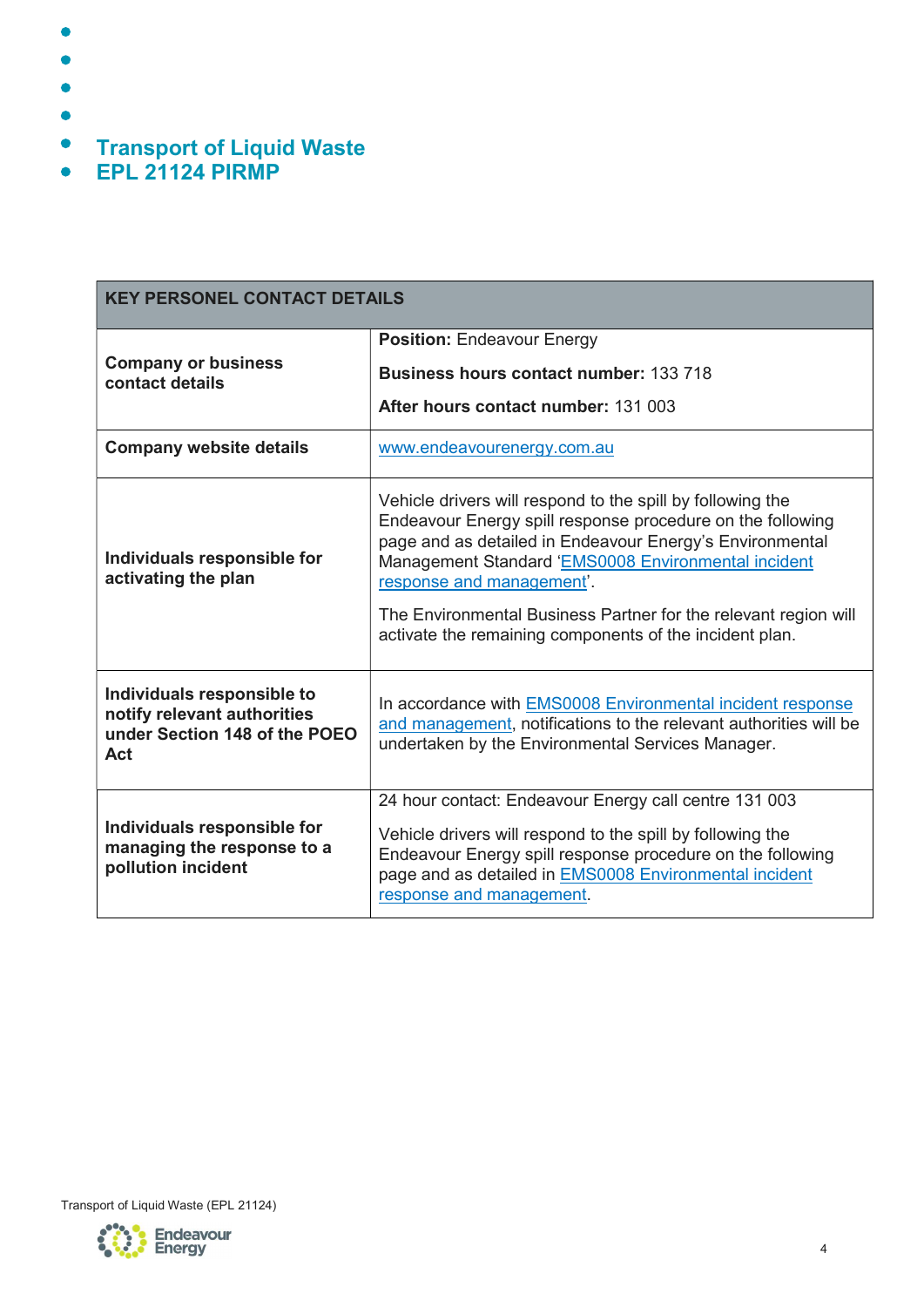- $\bullet$
- $\bullet$
- $\bullet$
- 
- $\bullet$
- $\bullet$ Transport of Liquid Waste
- $\bullet$ EPL 21124 PIRMP

| <b>RESPONSE AND RECOVERY</b>                                                                                                                                                             |                                                                                                                                           |                                                                                                                                                                                                    |  |  |
|------------------------------------------------------------------------------------------------------------------------------------------------------------------------------------------|-------------------------------------------------------------------------------------------------------------------------------------------|----------------------------------------------------------------------------------------------------------------------------------------------------------------------------------------------------|--|--|
| Incident response procedure                                                                                                                                                              | <b>Response Flowchart</b>                                                                                                                 | Follow the requirements of <b>EMS0008</b> Environmental incident<br>response and management, as summarised in the Incident                                                                         |  |  |
|                                                                                                                                                                                          | <b>Incident Response Flowchart</b>                                                                                                        |                                                                                                                                                                                                    |  |  |
|                                                                                                                                                                                          | <b>ENVIRONMENT INCIDENT</b>                                                                                                               |                                                                                                                                                                                                    |  |  |
|                                                                                                                                                                                          | Assess for danger and make safe                                                                                                           |                                                                                                                                                                                                    |  |  |
|                                                                                                                                                                                          |                                                                                                                                           |                                                                                                                                                                                                    |  |  |
| Determine environmental incident type<br>(e.g. spill, illegal dumping, flora/fauna impact)                                                                                               |                                                                                                                                           |                                                                                                                                                                                                    |  |  |
| Report the incident - call 131 003<br>If a spill, provide sufficient location details and advise<br>if additional Endeavour Energy resources or<br>a liquid waste contractor is required |                                                                                                                                           |                                                                                                                                                                                                    |  |  |
|                                                                                                                                                                                          | <b>Respond to the incident:</b><br>Control, Contain then Clean-up                                                                         |                                                                                                                                                                                                    |  |  |
| <b>Control</b> the<br>event where<br>possible and<br>safe to do so<br>(e.g. shut off<br>equipment)                                                                                       | <b>Contain the</b><br>effects of the<br>incident by using<br>your spill kit<br>(e.g. contain the<br>spill, protect<br>storm water drains) | <b>Clean-up the</b><br>area placing<br>used materials<br>in the yellow<br>bags provided<br>in your spill kit                                                                                       |  |  |
|                                                                                                                                                                                          | Centre on 131 003.<br>Continue to Control and Contain spill while awaiting Coopers                                                        | In the event that liquid waste enters stormwater drains, trace liquid waste pathway and call Coopers<br>Environmental. Coopers Environmental can be mobilised by calling the Endeavour Energy Call |  |  |
|                                                                                                                                                                                          |                                                                                                                                           |                                                                                                                                                                                                    |  |  |

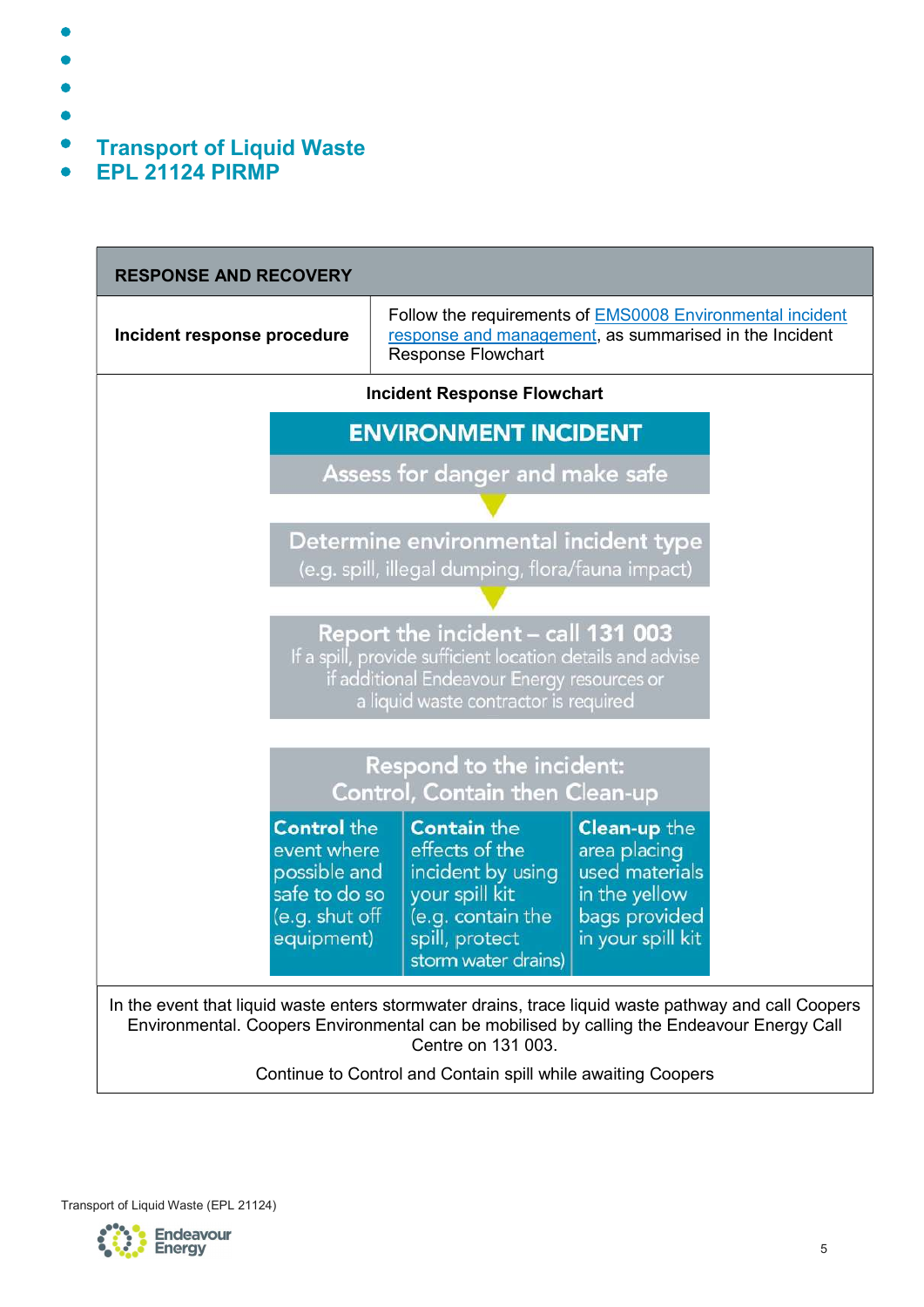- $\bullet$
- $\bullet$
- 
- 
- $\bullet$
- $\bullet$ Transport of Liquid Waste
- $\bullet$ EPL 21124 PIRMP

| <b>RESPONSE AND RECOVERY</b>                                                                        |                                                                                                                                                                                                                                                                                                                                                                                                                                                                                                                                                                                                                                                                                                                                                                                                                                       |  |
|-----------------------------------------------------------------------------------------------------|---------------------------------------------------------------------------------------------------------------------------------------------------------------------------------------------------------------------------------------------------------------------------------------------------------------------------------------------------------------------------------------------------------------------------------------------------------------------------------------------------------------------------------------------------------------------------------------------------------------------------------------------------------------------------------------------------------------------------------------------------------------------------------------------------------------------------------------|--|
| <b>Notification of relevant</b><br>authorities                                                      | Notifications of relevant authorities will be undertaken in<br>accordance with <b>EMS0008</b> Environmental incident response<br>and management. The notifications are not to be made by the<br>driver – expect for calls to 000 in the case of an emergency.<br>Notifications will be made by Environmental Services Manager<br>or a nominated delegate.                                                                                                                                                                                                                                                                                                                                                                                                                                                                             |  |
| <b>Call 000 immediately If the</b><br>incident presents a threat<br>to human health or<br>property. | These agencies need to be contacted during any pollution<br>incident that will cause material harm to the environment:<br>1 <sub>1</sub><br>Fire & Rescue NSW - 000 (first notification)<br>Environment Protection Authority - 131 555<br>2.<br>3.<br>Health NSW - (02) 9391 9000<br>SafeWork NSW - 131 050<br>4.<br>Local authority (usually the local council) – Refer to list in<br>5.<br>Attachment A,                                                                                                                                                                                                                                                                                                                                                                                                                            |  |
| <b>Local community notification</b><br>and communication                                            | In the event of a pollution incident that has the potential to<br>affect surrounding neighbours, the Endeavour Energy<br>Corporate Communications branch should be consulted for<br>advice on community communication.<br>The form, method and content of communications to the<br>community will depend on the nature and severity of the<br>incident. All communications will be undertaken in general<br>accordance with Endeavour Energy company procedure<br>'GMM 0010 Community and Stakeholder Engagement for<br>Capital Projects', the 'Incident Management Plan' and the<br><b>Community Engagement Toolkit.</b><br>If Emergency Services attend the incident, it is important that<br>any community notification undertaken by the waste<br>transporter company complement actions initiated by the<br>incident controller. |  |



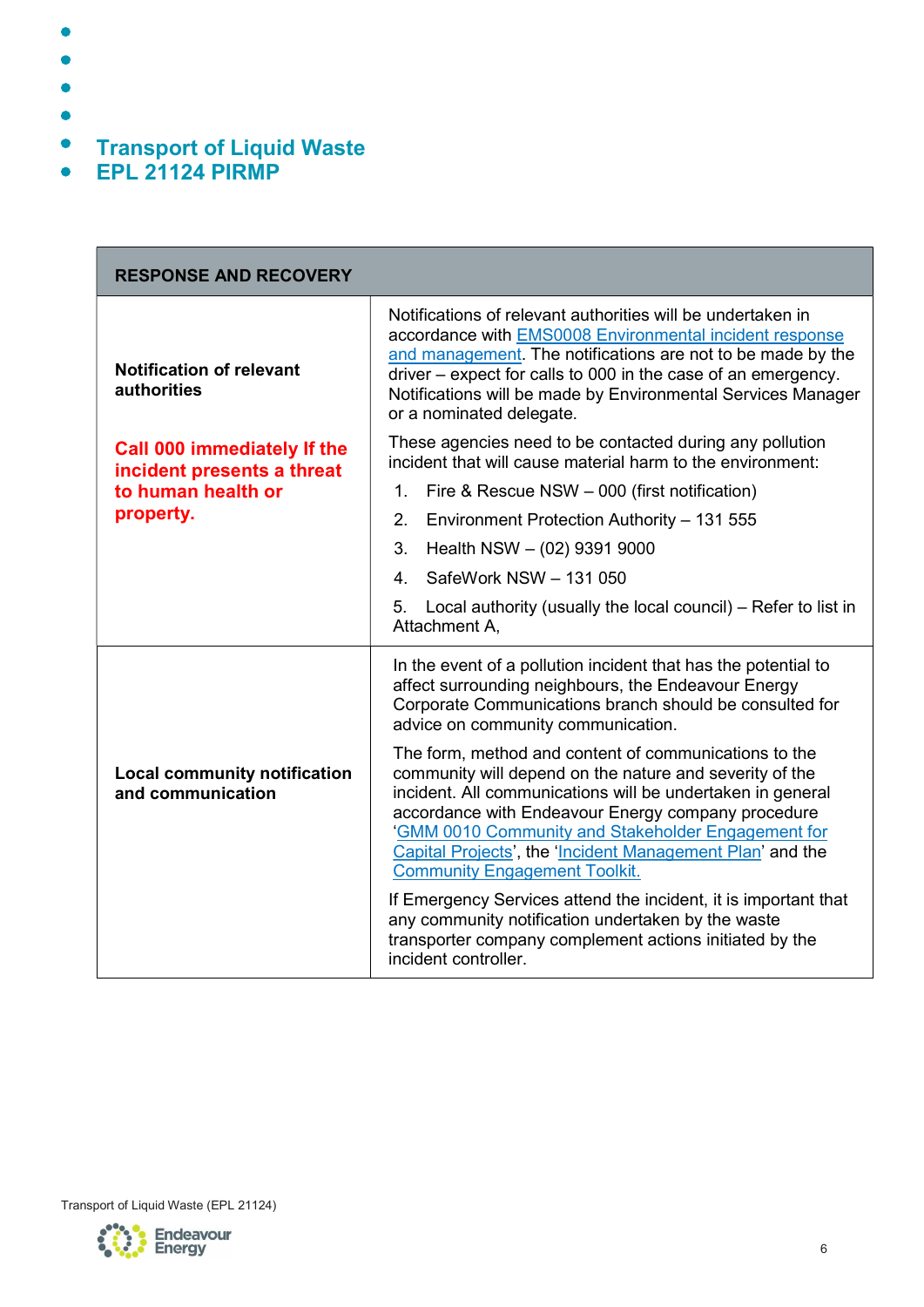- $\bullet$
- $\bullet$
- 
- 
- $\bullet$
- $\bullet$ Transport of Liquid Waste
- $\bullet$ EPL 21124 PIRMP

| <b>RESPONSE AND RECOVERY</b>                                                            |                                                                                                                                                                            |  |
|-----------------------------------------------------------------------------------------|----------------------------------------------------------------------------------------------------------------------------------------------------------------------------|--|
|                                                                                         | All transport will be undertaken in accordance with Endeavour<br>Energy Standards EMS0007 Waste Management and<br><b>EMS0017 Oil Management.</b>                           |  |
|                                                                                         | All transporters of waste will be trained in the requirements of<br>the licence conditions and the requirements of this PIRMP.                                             |  |
|                                                                                         | Wastes that are known to contain PCBs are not to be<br>transported under this licence.                                                                                     |  |
| Details of the pre-emptive                                                              | The integrity of the vessel or container used to transport the<br>waste must be checked prior to transport.                                                                |  |
| action to be taken to minimise<br>or prevent any risk of harm to<br>human health or the | The vessel or container used to transport liquid waste must<br>contain a readily accessible sample port.                                                                   |  |
| environment                                                                             | The vehicle undertaking the transport must carry:                                                                                                                          |  |
|                                                                                         | A copy of the Environmental Protection Licence<br>(21124)                                                                                                                  |  |
|                                                                                         | A copy of this PIRMP                                                                                                                                                       |  |
|                                                                                         | A spill kit suitable for oil/hydrocarbons                                                                                                                                  |  |
|                                                                                         | Throughout the life of the licence, the Endeavour Energy<br>HSE team will undertake audits and Environmental<br>Observations to ensure compliance with licence conditions. |  |



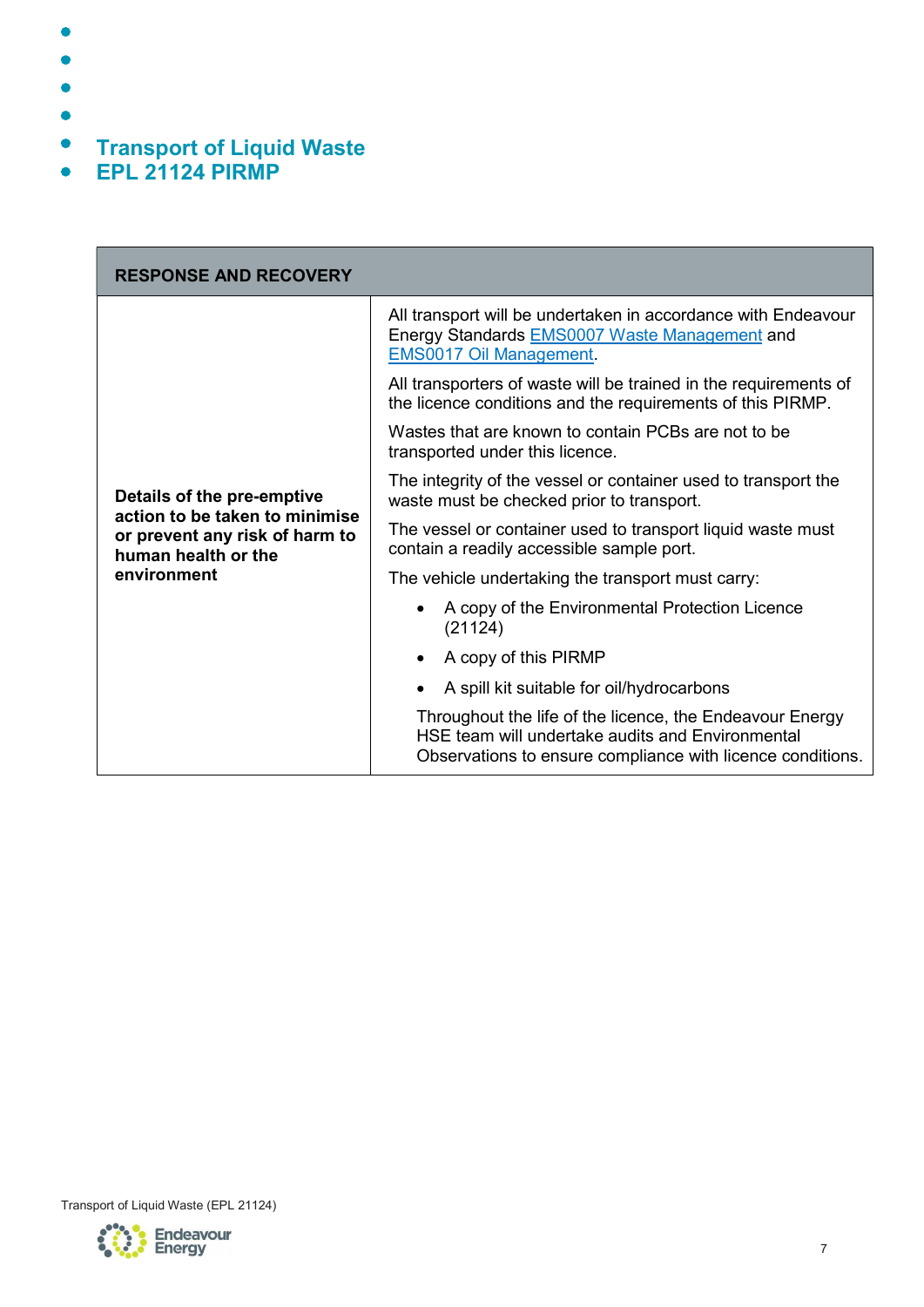- $\bullet$
- $\bullet$
- $\bullet$
- 
- $\bullet$
- $\bullet$ Transport of Liquid Waste
- $\bullet$ EPL 21124 PIRMP

| <b>STAFF TRAINING AND TESTING</b> |                                                                                                                                                                                                                                                                                                                                                                                                            |
|-----------------------------------|------------------------------------------------------------------------------------------------------------------------------------------------------------------------------------------------------------------------------------------------------------------------------------------------------------------------------------------------------------------------------------------------------------|
|                                   | In accordance with the Protection of the Environment<br><b>Operations (General) Amendment (Pollution Incident Response</b><br>Management Plans) Regulation 2012, this Pollution Incident<br>Response Management Plan must be tested annually.                                                                                                                                                              |
| <b>Testing of the PIRMP</b>       | HSE will manage the testing of this Plan. Testing may involve a<br>"mock" spill event or a desktop "mock" exercise. A record will be<br>maintained of test events in accordance with <b>Attachment B</b> .<br>In the unlikely event of a pollution incident, this plan must be<br>tested within one month of the incident occurring.                                                                       |
| <b>Staff Training</b>             | A tool box talk will be completed with relevant staff located in<br>each region annually as part of the testing of the management<br>plan. The toolbox talk will include instruction on the notification<br>procedures and the use of spill kit materials in accordance with<br>the incident response flow chart. A record of toolbox talks will be<br>maintained in accordance with <b>Attachment B</b> . |

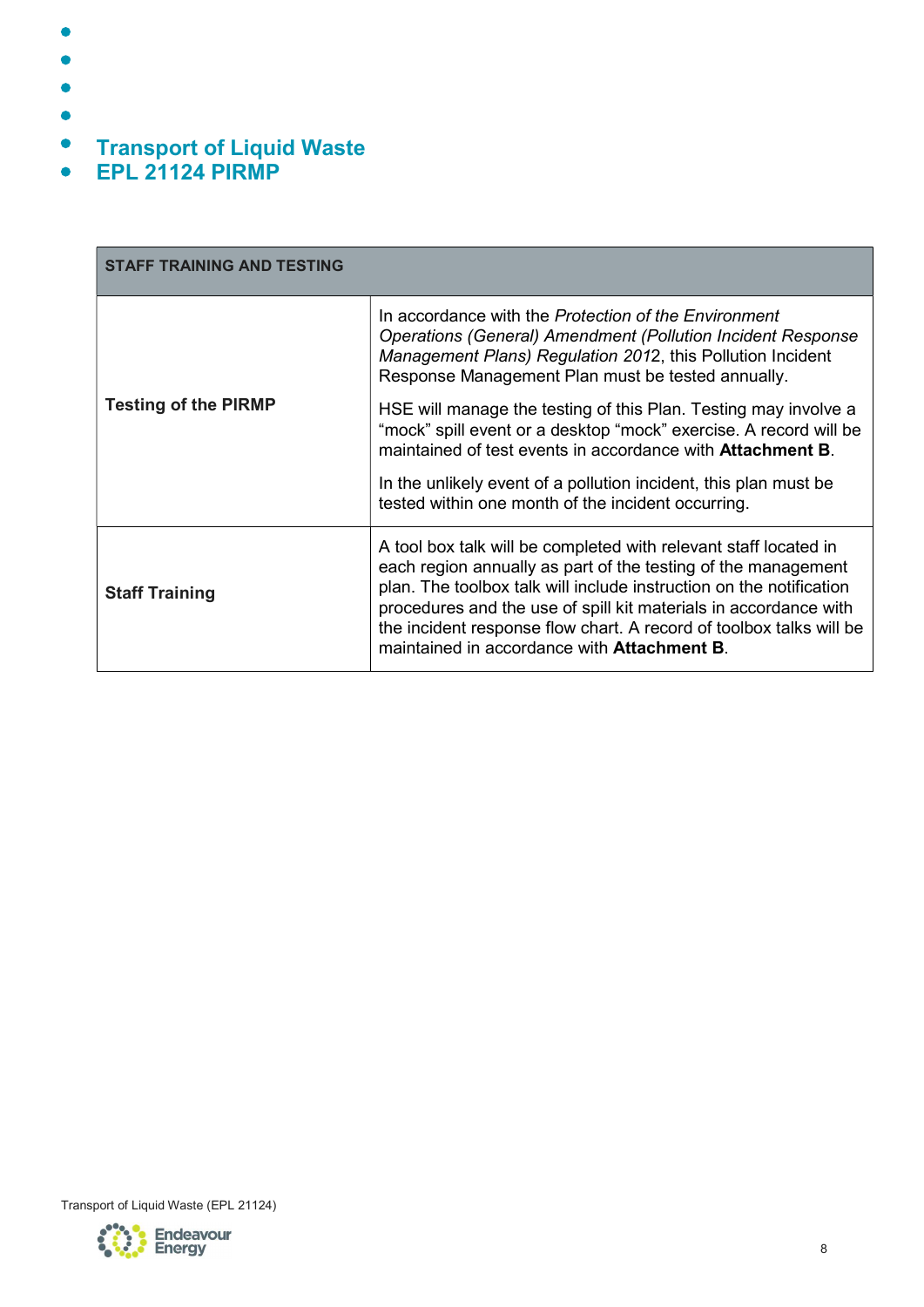- $\bullet$
- $\bullet$
- $\bullet$
- $\bullet$
- $\bullet$
- $\bullet$
- $\bullet$
- $\bullet$
- $\bullet$
- $\bullet$
- $\bullet$
- $\bullet$
- $\bullet$
- $\bullet$
- $\bullet$
- $\bullet$
- $\bullet$
- : Attachments

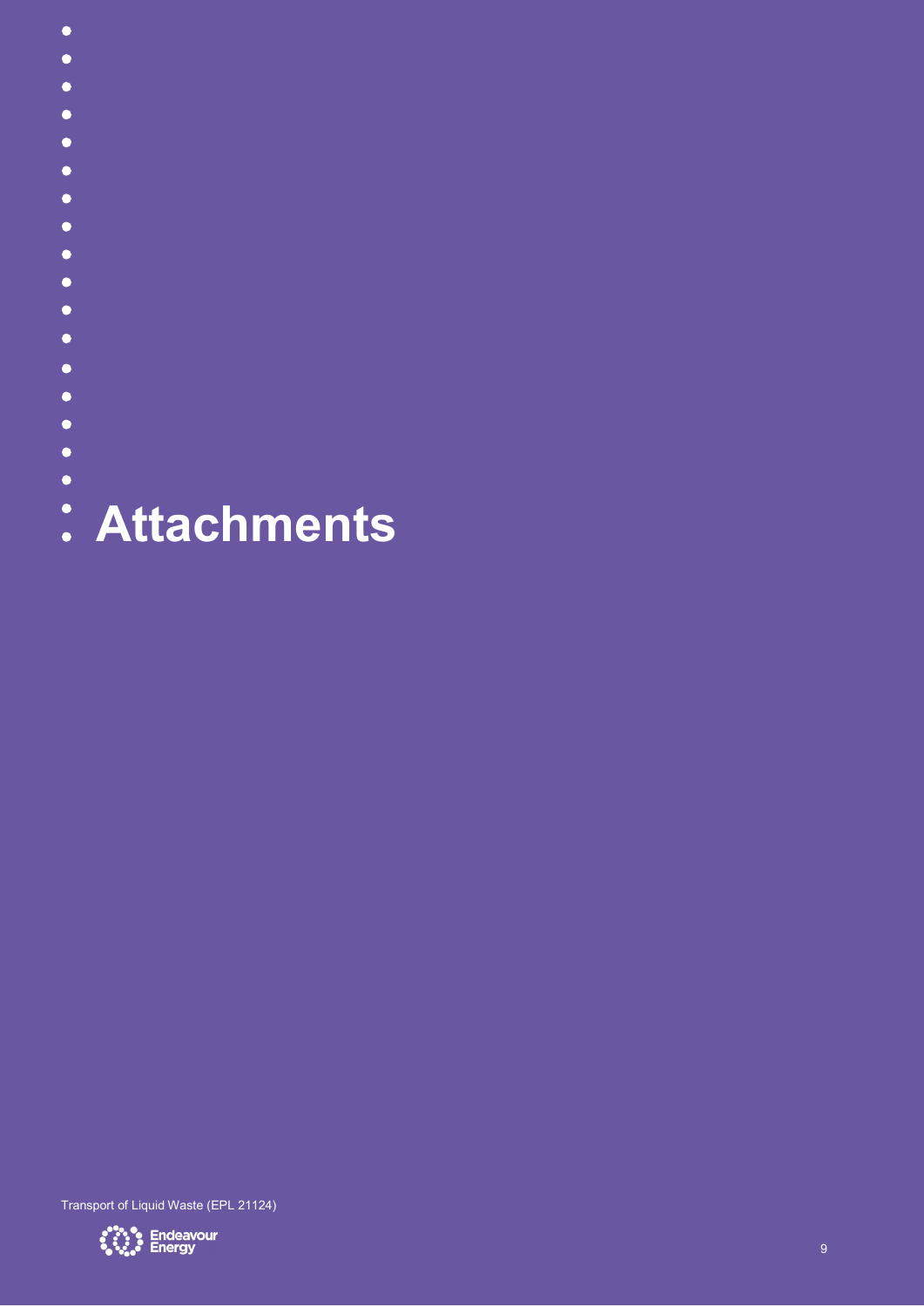- $\bullet$
- $\bullet$
- 
- $\bullet$
- 
- 
- Attachment A- LGA Contact Details  $\bullet$

## LGAs by Region

|                 | Southern Region - LGAs by alphabetical order |                                       |  |
|-----------------|----------------------------------------------|---------------------------------------|--|
| <b>LGA Name</b> | <b>PHONE</b>                                 | <b>EMAIL</b>                          |  |
| Kiama           | 02 4232 0444                                 | council@kiama.nsw.gov.au              |  |
| Shellharbour    | 02 4221 6111                                 | records@shellharbour.nsw.gov.au       |  |
| Shoalhaven      | 02 4429 3111                                 | council@shoalhaven.nsw.gov.au         |  |
| Wingecarribee   | 02 4868 0888                                 | information.management@wsc.nsw.gov.au |  |
| Wollongong      | 02 4227 7111                                 | council@wollongong.nsw.gov.au         |  |

| Central Region - LGAs by alphabetical order |              |                                       |
|---------------------------------------------|--------------|---------------------------------------|
| <b>LGA Name</b>                             | <b>PHONE</b> | <b>EMAIL</b>                          |
| Camden                                      | 02 4654 7777 | mail@camden.nsw.gov.au                |
| Campbelltown                                | 02 4645 4000 | council@campbelltown.nsw.gov.au       |
| Cumberland                                  | 02 8757 9000 | council@cumberland.nsw.gov.au         |
| Fairfield                                   | 02 9725 0222 | mail@fairfieldcity.nsw.gov.au         |
| Goulburn Mulwaree                           | 02 4823 4444 | council@goulburn.nsw.gov.au           |
| Liverpool                                   | 1300 362 170 | lcc@liverpool.nsw.gov.au              |
| Parramatta                                  | 1300 617 058 | council@cityofparramatta.nsw.gov.au   |
| Wingecarribee                               | 02 4868 0888 | information.management@wsc.nsw.gov.au |
| Wollondilly                                 | 02 4677 1100 | council@wollondilly.nsw.gov.au        |



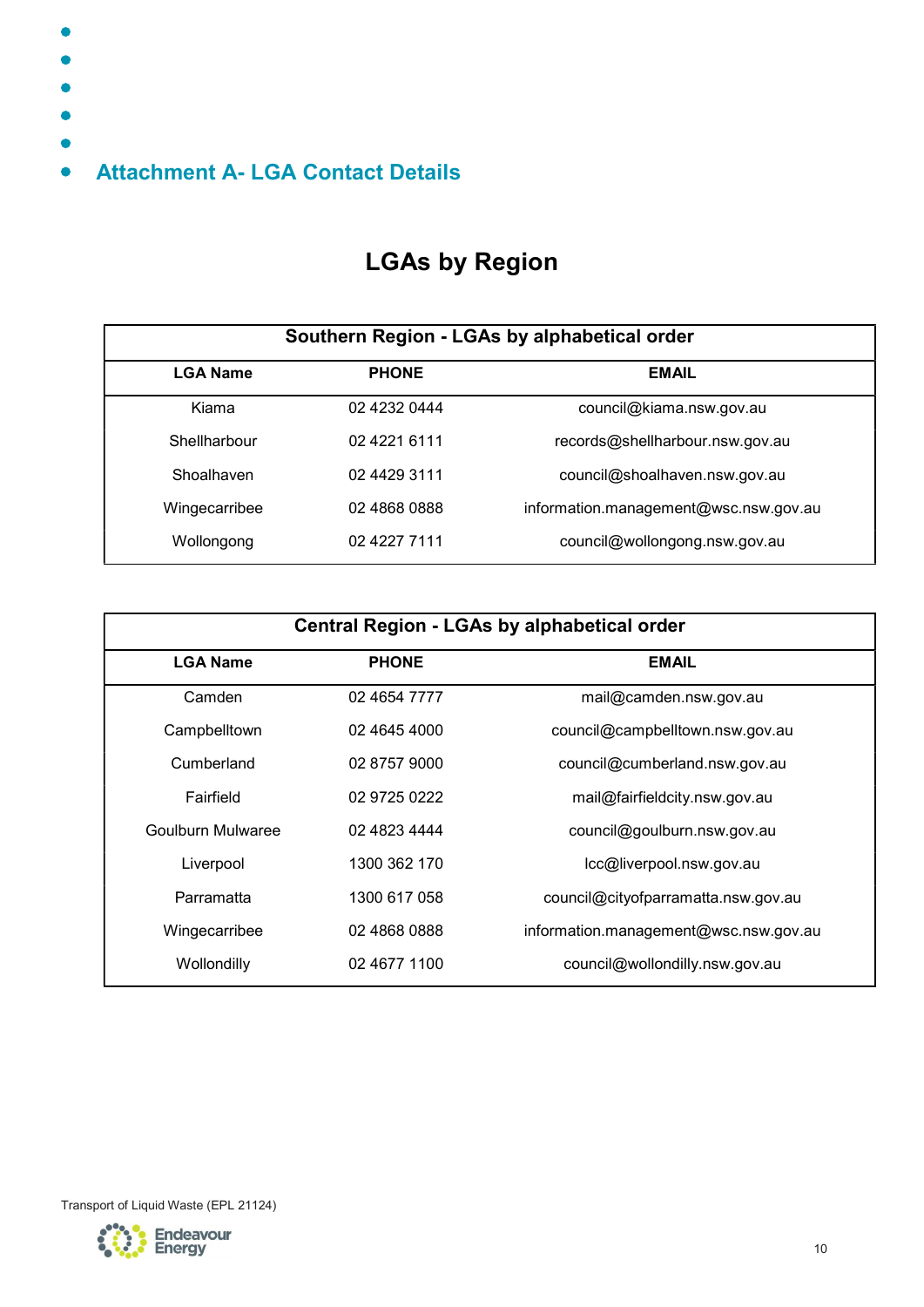- $\bullet$
- $\bullet$
- $\bullet$
- 
- $\bullet$
- $\bullet$

## Attachment A- LGA Contact Details  $\bullet$

|                       | Northern Region - LGAs by alphabetical order |                                     |
|-----------------------|----------------------------------------------|-------------------------------------|
| <b>LGA Name</b>       | <b>PHONE</b>                                 | <b>EMAIL</b>                        |
| <b>Blacktown</b>      | 02 9839 6000                                 | council@blacktown.nsw.gov.au        |
| <b>Blue Mountains</b> | 02 4780 5000                                 | council@bmcc.nsw.gov.au             |
| Cumberland            | 02 8757 9000                                 | council@cumberland.nsw.gov.au       |
| Hawkesbury            | 02 4560 4444                                 | council@hawkesbury.nsw.gov.au       |
| Hornsby               | 02 9847 6666                                 | hsc@hornsby.nsw.gov.au              |
| Lithgow               | 02 6354 9999                                 | council@lithgow.nsw.gov.au          |
| Mid-Western           | 1300 765 002                                 | council@midwestern.nsw.gov.au       |
| Parramatta            | 1300 617 058                                 | council@cityofparramatta.nsw.gov.au |
| Penrith               | 02 4732 7777                                 | council@penrithcity.nsw.gov.au      |
| The Hills             | 02 9843 0555                                 | council@thehills.nsw.gov.au         |

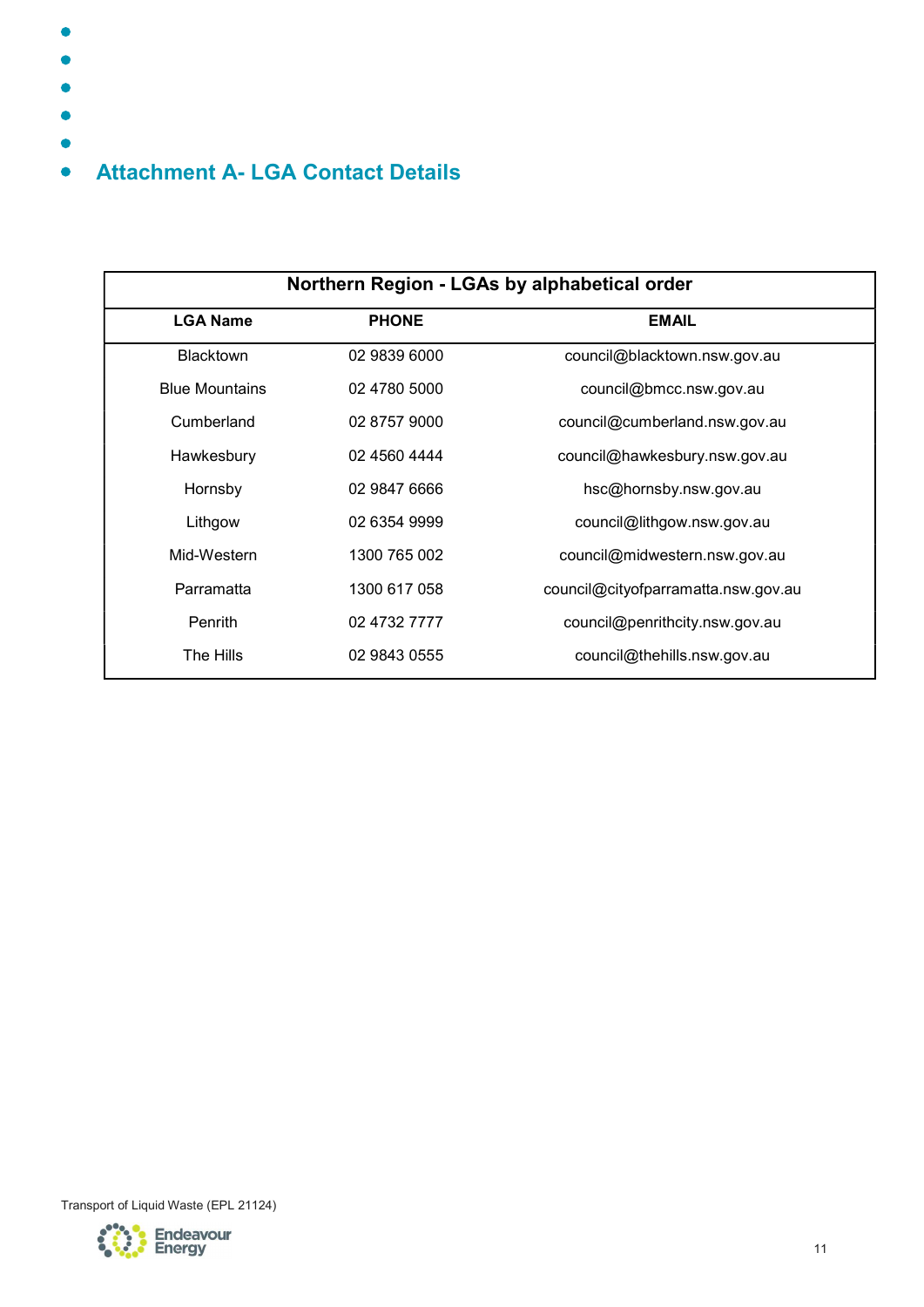- $\bullet$
- $\bullet$
- $\bullet$
- $\bullet$
- $\bullet$
- Attachment B- Training Records  $\bullet$

| <b>Date of Testing Event</b> | Names of staff member who<br>carried out the testing | <b>Signatures of staff member</b><br>who carried out the testing |
|------------------------------|------------------------------------------------------|------------------------------------------------------------------|
|                              |                                                      |                                                                  |
|                              |                                                      |                                                                  |
|                              |                                                      |                                                                  |
|                              |                                                      |                                                                  |
|                              |                                                      |                                                                  |
|                              |                                                      |                                                                  |
|                              |                                                      |                                                                  |
|                              |                                                      |                                                                  |
|                              |                                                      |                                                                  |
|                              |                                                      |                                                                  |
|                              |                                                      |                                                                  |